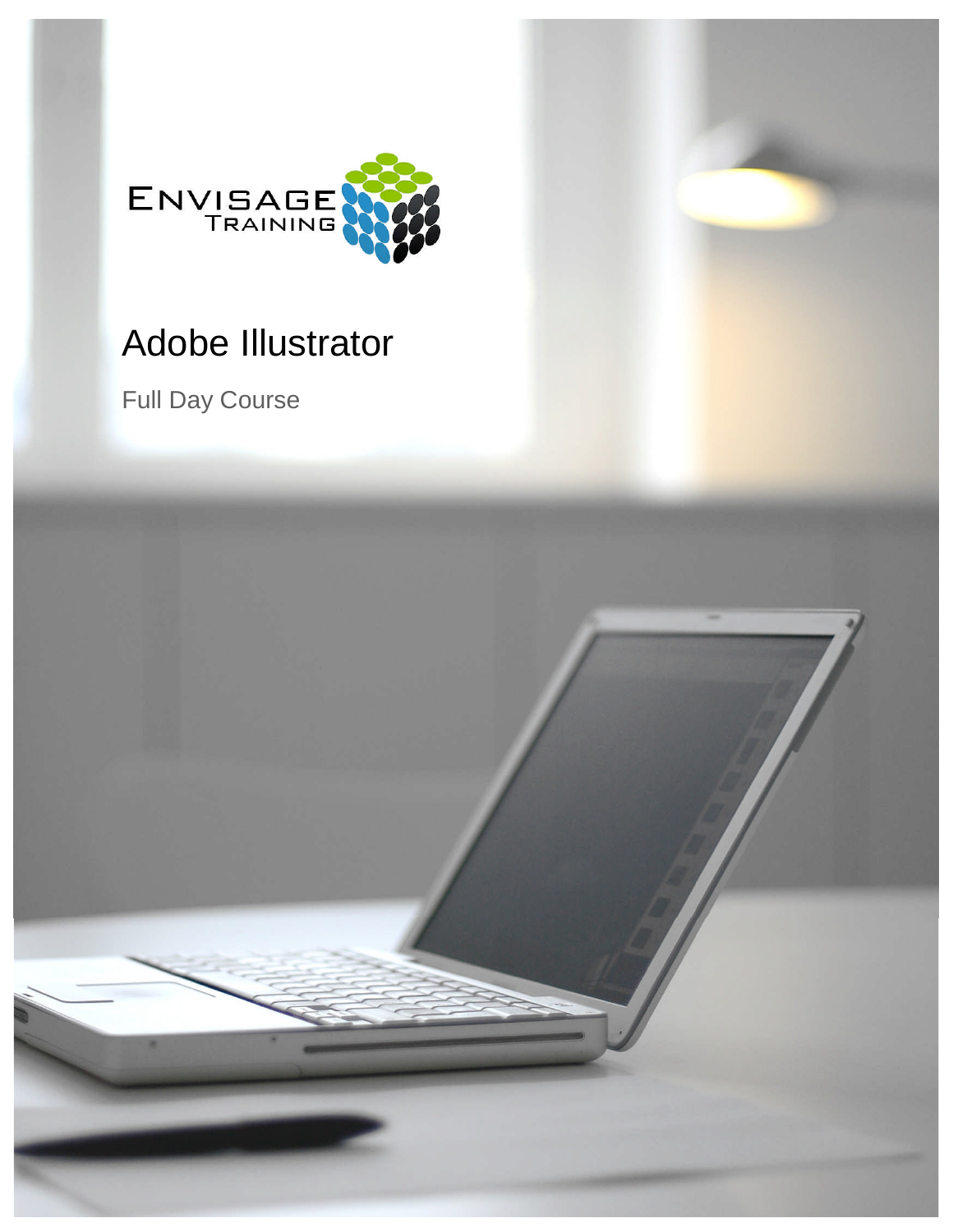# **Getting Acquainted with Adobe Illustrator**

Explore the Interface Explore the Navigation Tools Customize the Interface Use Illustrator Help Differentiate Between Raster and Vector Graphics Explore the Adobe Bridge Workspace

## **Creating Shapes in a Document**

Create a Document Draw Basic Shapes Save a Document

# **Creating Custom Paths**

Draw Paths Modify Paths

# **Working with Text**

Insert Text Flow Text on a Path Import Body Text Format Text with Styles Thread Text Apply Hyphenation Insert Typographic Characters

## **Enhancing Documents**

Format Objects Apply Gradients Apply an Envelope to Text Manipulate Objects Import a Graphic Apply Graphic Styles

# **Proofing a Document**

Wrap Text Find and Replace Text Fix Spelling Errors

# **Saving Images for Web and Print**

Export Images for Print Export Images for the Web Save Images as PDFs

# **Organizing Assets Using Adobe® Bridge**

Work with Adobe Bridge Work with Adobe Bridge Append Metadata and Keywords to Assets

#### **Adobe Certified Expert (ACE) Objectives Mapping** New Features in Adobe Illustrator